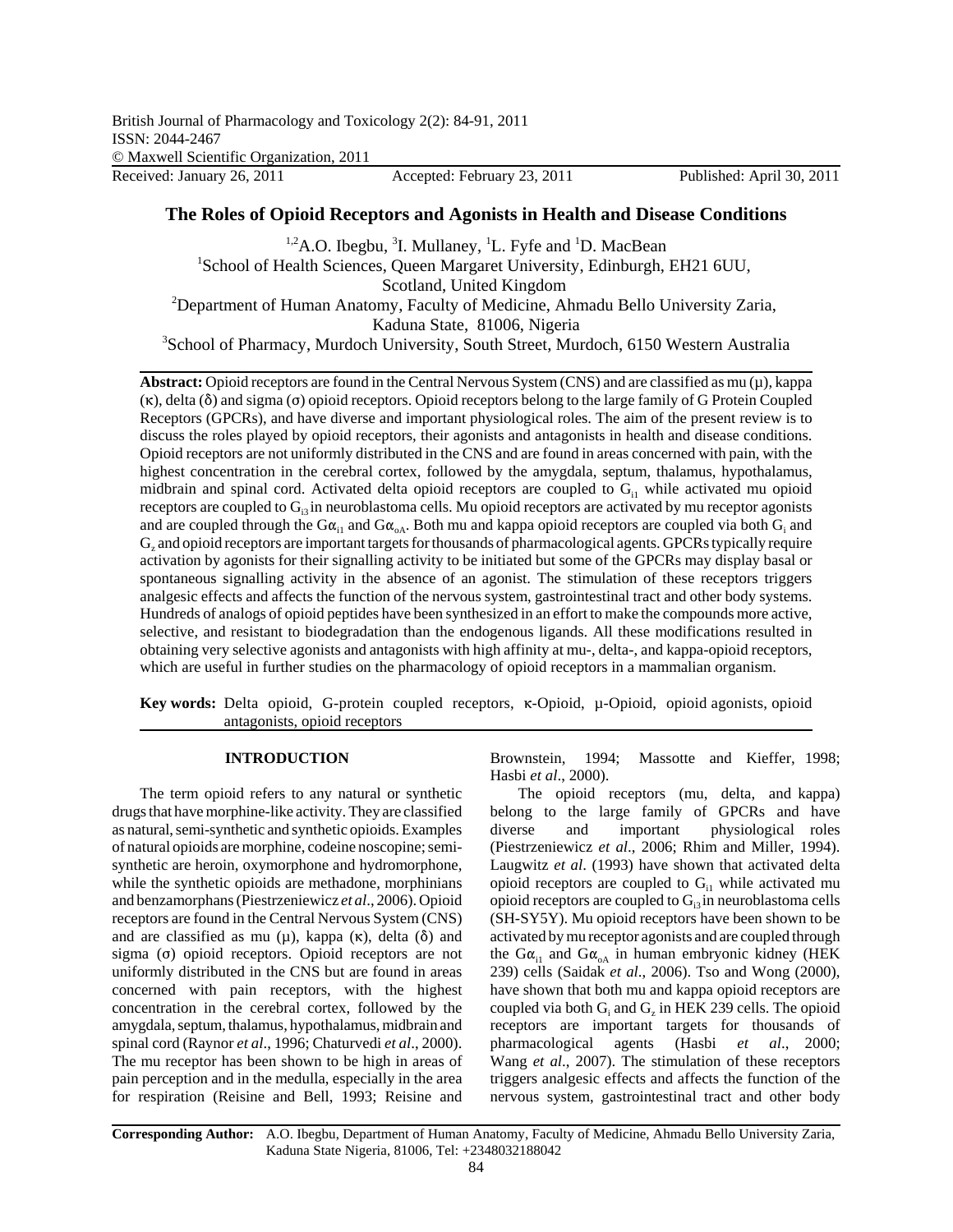systems (Piestrzeniewicz *et al*., 2006). The discovery of opioid peptides (including delta-selective enkephalins, kappa-selective dynorphins, and mu-selective endomorphins), which are endogenous ligands of opioid receptors, initiated their structure-activity relationship studies (Fichna *et al*., 2006).

Piestrzeniewicz *et al*. (2006) have shown that in the last 30 years, hundreds of analogs of opioid peptides have been synthesized in an effort to make the compounds more active, selective, and resistant to biodegradation than the endogenous ligands. Different unnatural amino acids, as well as cyclisation procedures, leading to conformationally restricted analogs, were employed. All these modifications resulted in obtaining very selective agonists and antagonists with high affinity at mu-, delta-, and kappa-opioid receptors, which are extremely useful tools in further studies on the pharmacology of opioid receptors in a mammalian organism (Piestrzeniewicz *et al*., 2006; Xiong *et al*., 2007). GPCRs typically require activation or stimulation by agonists for their signalling activity to be initiated but Wang *et al*. (2007), have shown that some of the GPCRs display basal or spontaneous signalling activity in the absence of an agonist. This basal or spontaneous signalling activity is also called constitutive activity (Wang *et al*., 2007; Piiper and Zeuzem, 2004).

As mentioned, opioids exert their biological activity through the activation by GPCRs, and their effects can be blocked by receptor antagonists. Opioid antagonists with different inverse agonist properties have different effects in precipitating withdrawal in acute morphine dependent mice, and constitutive opioid receptor activation is critically involved in acute opioid withdrawal (Freye and Levy, 2005; Wang *et al*., 2007; Xiong *et al*., 2007). It has been shown that the pharmacological properties and activities of the three opioid receptor classes are distinct and can be clearly differentiated (Raynor *et al*., 1996). Opioid receptors have high affinity for both agonists and antagonists. DAMGO and its antagonists do not bind to delta or kappa receptors, and morphine and its derivatives are much less potent at the delta or kappa receptors. All the three opioid receptors are sensitive to the antagonist naloxone (Raynor *et al*., 1996; Raynor *et al*., 1994; Wang *et al*., 2007). The aim of the present review is to discuss the roles played by opioid receptors, their agonists and antagonists in health and disease conditions

**Uses of opioids:** Opioids have long been used to treat acute pain, such as post-operative pain (Raynor *et al*., 1994). They are commonly prescribed, and used, because of their effective analgesic properties. Studies have shown that properly managed medical use of opioid analgesic compounds is safe and rarely causes addiction. Taken exactly as prescribed, opioids can be used to manage pain effectively. They have also been found to be invaluable in palliative care to alleviate the severe, chronic and disabling pain of terminal conditions such as cancer and AIDS (Doyle *et al*., 2004). Contrary to popular belief, high doses are not required to control the pain of advanced or end-stage disease. In recent years there has been an increased use of opioids in the management of non-malignant chronic pain. This practice has grown from over 30 years experience in palliative care of long-term use of strong opioids, which has shown that dependence is rare when the drug is being used for pain relief (Doyle *et al*., 2004)

In addition to analgesia, clinical uses of opioids include codeine and hydrocodone for cough, natural opioids for diarrhoea, oxymorphone for anxiety due to shortness of breath and methadone and buprenorphine for heroin detoxification and maintenance programs during heroin replacement therapy (Eap *et al*., 1999, 2002). Despite the fact that opioids have been extensively reported to have psychological benefits, they are never officially prescribed to treat psychological illnesses, even in circumstances where researchers have reported opioids to be especially effective for example in the treatment of senile dementia, geriatric depression, and psychological distress due to chemotherapy or terminal diagnosis (Berridge, 2006).

Doyle *et al*. (2004) have shown that opioids are used to treat pain of moderate or greater severity, irrespective of the underlying pathophysiological mechanism. Morphine has been used to treat breathlessness of which several mechanisms have been suggested for its action. Codeine and loperamide are the most widely used opioids for diarrhoea. Loperamide has the advantage of acting only on the gut, since very little is absorbed and topical morphine in an aqueous gel can be an effective agent for treatment of painful wounds. Their use is based on the discovery of activated opioid receptors in damaged tissue (Doyle *et al*., 2004). Opioid medications can affect regions of the brain, resulting in the initial euphoria that many opioids produce. They can also produce drowsiness, because constipation and depending upon the amount taken, depress breathing. When taken as a large single dose, opioids could cause severe respiratory depression or death (Wang *et al*., 2007).

**Opioid receptor activation:** Milligan (2004) has shown that the opioid receptors form homomeric as well as heteromeric receptor complexes. Opioid receptors are capable of forming a heterodimer with each other and certain non-opioid receptors, for example, mu with alpha<sub>2a</sub>-adrenoceptors (Devi, 2001). This heterodimerisation between opioid receptors has been shown to result in changes in the pharmacology of the receptors as well as changes in receptor coupling to second messengers and trafficking (Corbett *et al*., 2006). It has been shown that both mu and delta receptors internalise on exposure to agonists, whereas kappa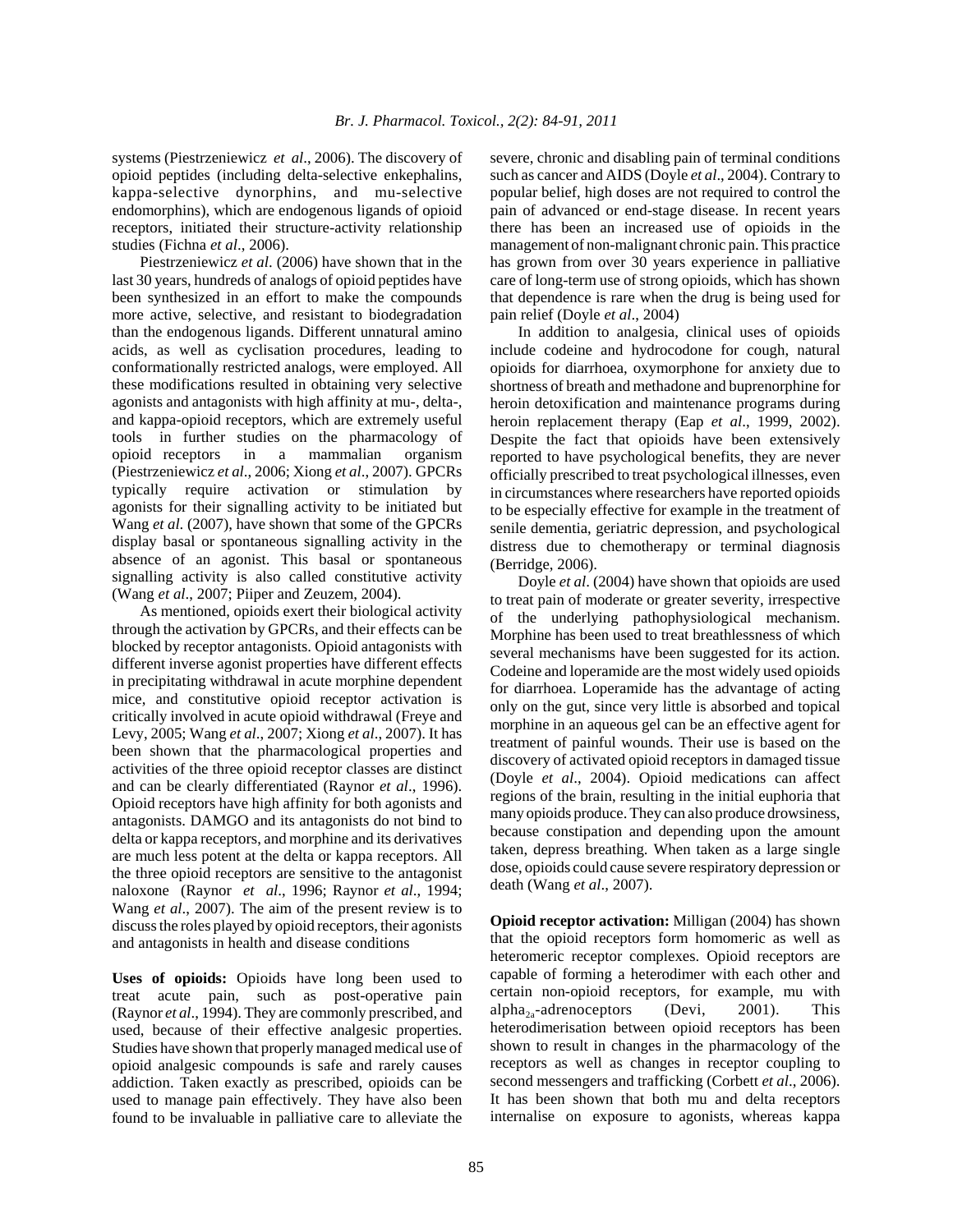| Opioid receptor subtype | Agonists                                                                           | Antagonists                              |
|-------------------------|------------------------------------------------------------------------------------|------------------------------------------|
| Delta                   | Deltorphin-                                                                        | Naltrindole                              |
|                         | Penicillamine-                                                                     | ICI 174,864                              |
|                         | 2, Penicillamine-5-                                                                | Dalargin                                 |
|                         | enkephalin (DPDPE)                                                                 | SDM25N hydrochloride                     |
|                         | [D-serine 2, O-Leu5]-                                                              | Naltriben mesylate                       |
|                         | enkephalin-Thr (DSLET)                                                             | ICI 154,129                              |
|                         | <b>TAN-67</b>                                                                      | Benzylnaltrindole-                       |
|                         | $D-Ala2$ ]-Deltorphin II                                                           | hydrochloride                            |
| Kappa                   | U50,488                                                                            | nor-binaltorphimine                      |
|                         | [3H]U69,593 ([3H]U69)                                                              | $(nor-BNI)$                              |
|                         | <b>ICI 204,448 (ICI)</b>                                                           | 7-benzylidenenaltrexone                  |
|                         | ICI-199441hydrochloride                                                            | (BNTX)                                   |
|                         | U-54494A hydrochloride                                                             | [3H]diprenorphine                        |
|                         | BRL 52537-                                                                         | (I3H]DIP)                                |
|                         | hydrochloride                                                                      | GNTI dihydrochloride                     |
| Mu                      | (D-Ala <sup>2</sup> -MePhe <sup>4</sup> , Gly-ol <sup>5</sup> ) enkephalin (DAMGO) | D-Phe-Cys-Tyr-D-Trp-Orn-Pen-Thr-NH2      |
|                         | Morphine                                                                           | (CTOP)                                   |
|                         | Loperamide-hydrochloride                                                           | Naloxonazine Cyprodime hydrochloride     |
|                         | Endomorphin-1                                                                      | H-D-Phe-Cys-Tyr-D-Trp-                   |
|                         | Endomorphin-2                                                                      | Arg-Thr-Pen-Thr-NH <sub>2</sub> . (CTAP) |

*Br. J. Pharmacol. Toxicol., 2(2): 84-91, 2011*

Table 1: Some agonists and antagonists of opioid receptor subtypes

receptors do not and when such dimers such as delta/kappa dimers are formed, the trafficking properties of the kappa receptor predominates, while the heterodimer does not internalise on exposure to agonists of either receptors (Corbett *et al*., 2006; Koch and Hollt, 2008). Opioid receptor subtypes have been proposed largely on the basis of radioligand binding studies and as such there is little or no evidence for the presence of the different genes encoding these subtypes but in some cases, receptor heterodimerisation of opioid receptors has been proposed as a possible explanation (Corbett *et al*., 2006). Table 1 shows some of the agonists and antagonists of the opioid receptor subtypes.

All of the opioid receptors are GPCRs and couple to their cellular effectors primarily through  $G_i/G_o$  proteins, and thus the majority of opioid responses are pertussis toxin-sensitive (Milligan and Kostenis, 2006). Corbett *et al*. (2006) have shown that the different behaviours mediated by each of the receptor subtype in the intact animal such as euphoria for mu and dysphoria for kappa, result not from each type of receptor evoking different cellular responses but from the different anatomical distributions of each receptor (Corbett *et al*., 2006). Although the predominant action of opioids in the nervous system is inhibitory, in several brain regions such as Periaqueductal Grey (PAG), important for supraspinal analgesia or ventral tegmental area (VTA), for euphoria/ reward, opioids are excitatory (Corbett *et al*., 2006). It has been shown that opioid-induced excitations are due, not to a direct excitatory action of opioids, but to disinhibition (Corbett *et al*., 2006). The apparent excitation of a neuron by opioids is as a result of inhibition of the release of inhibitory neurotransmitters such as Gamma Amino Butyric Acid (GABA) from the interneurons into the cell (Corbett *et al*., 2006).

Opioids have been shown to act via receptors interacting with heterotrimeric pertussis toxin (PTX) sensitive G proteins. The mu-selective agonist, DAMGO, and the delta-selective agonist, [D-Pen<sup>2</sup>,D-Pen<sup>5</sup>]enkephalin (DPDPE) stimulated the incorporation of the photo-reactive GTP analogue into proteins co-migrating with the alpha subunits of  $G_{i1}$ ,  $G_{i2}$ ,  $G_{i3}$ ,  $G_{o1}$ , and  $G_{o2}$  in the membranes of neuroblastoma SH-SY5Y cells while in the membranes of PTX-treated cells, both agonists were ineffective, because mu and delta opioid receptors appear to discriminate between PTX-sensitive G proteins which lead to activation of distinct G protein subtypes (Laugwitz *et al*., 1993). Subtype-specific immunoprecipitation of G protein alpha subunits photo-labelled in the absence or presence of agonists revealed profound differences between mu and delta opioid receptors in coupling to PTX-sensitive G proteins (Milligan, 2004).

Opioid inhibition of neuronal excitability resulting in the down-regulation of pain occurs largely by activation of potassium channels in the plasma membrane (Samways and Henderson, 2006). Opioid receptors are now known to activate a variety of potassium channels, including Gprotein-activated inwardly rectifying (GIRK), calciumactivated inwardly rectifying, dendrotoxin-sensitive and M-type channels (Williams *et al*., 2001). Opioid receptors have been shown to inhibit high threshold voltageactivated calcium channels, like other members of the  $G_i/G_o$ -coupled receptor family such as cannabinoid (CB<sub>1</sub>) receptors (Corbett *et al*., 2006). In some cell types, such as neuronal cells, opioid receptor activation can also cause an elevation of the free calcium concentration inside cells by releasing calcium from intracellular stores or by enhancing calcium entry by a dihydropyridine-sensitive mechanism (Samways and Henderson, 2006). It has been shown that the activation of opioid receptors stimulates a variety of intracellular signalling mechanisms including activation of inwardly rectifying potassium channels, and inhibition of both voltage-operated N-type  $Ca^{2+}$ channels and adenylyl cyclase activity (Samways and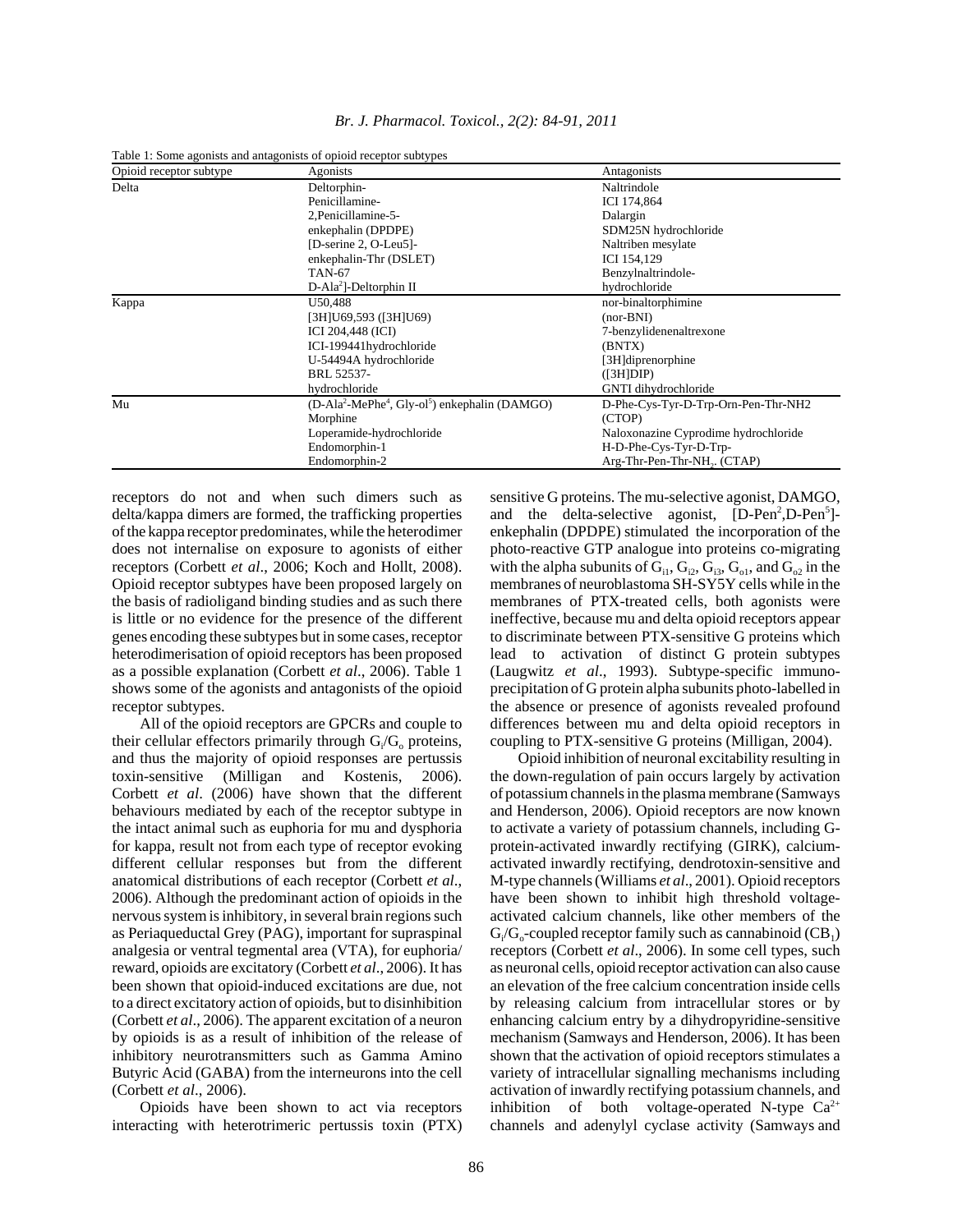Henderson, 2006). It is now apparent that like many other  $G_i/G_o$ -coupled receptors, opioid receptor activation can significantly elevate intracellular free  $Ca^{2+}$ , although the mechanism underlying this phenomenon is not well understood (Samways and Henderson, 2006). In some cases opioid receptor activation alone appears to elevate intracellular  $Ca^{2+}$ , but in many cases it requires concomitant activation of  $G<sub>a</sub>$ -coupled receptors, which themselves stimulate  $Ca^{2+}$  release from intracellular stores via the inositol phosphate pathway (Samways and Henderson, 2006).

Opioid receptors, like other  $G_i/G_o$ -coupled receptors, inhibit adenylyl cyclase resulting in a fall in intracellular cAMP (Corbett *et al*., 2006). Williams *et al*., (2001), have shown that in primary afferent neurons, opioid receptors activate and regulate multiple second messenger pathways associated with effector coupling, receptor trafficking, nuclear signalling and modulates the activation of hyperpolarization-activated cation channels. In opioid withdrawal, cAMP levels are elevated and enhanced protein kinase A (PKA) activity increases neurotransmitter release (Corbett *et al*., 2006). Opioid receptors, like many other GPCRs, cycle to and from the plasma membrane from intracellular compartments (Corbett *et al*., 2006). This cycling is caused by agonist activation of the receptors which results in the cycling of the receptors to the plasma membrane in response to various stimuli (Williams *et al*., 2001). The generally accepted mechanism underlying mu and delta receptor desensitization, is that agonist-activated receptors on the plasma membrane are phosphorylated by G-proteincoupled receptor kinases (GRKs), which facilitates arrestin binding and prevents the receptor from coupling to G-proteins (Bailey and Connor, 2005). Arrestin-bound receptors are rapidly concentrated in clathrin-coated pits and undergo dynamin-dependent internalisation into early endosomes (Corbett *et al*., 2006). Delta receptors are trafficked into lysosomes and are down-regulated, whereas mu receptors are trafficked into endosomes, where they are dephosphorylated and recycled back to the plasma membrane in a re-sensitised state (Corbett *et al*., 2006). Thus, for mu receptor, internalisation can be considered to be involved in resensitisation, but not in desensitisation and there is evidence that different C-terminus splice variants of the mu receptor re-sensitise at different rates while the kappa receptors do not appear to internalise in response to agonist activation (Corbett *et al*., 2006).

Chakrabarti *et al*. (1995) have suggested that different G-proteins can be activated with different potencies by mu receptor agonists in Chinese-hamster ovary cell membranes, which agrees with studies on deltaand kappa-opioid receptors, suggesting that commonly used agonists of these receptors can activate multiple G-protein subtypes with similar potency (Burford *et al*., 2000). Carter and Medzihradsky (1993) have shown that mu-selective agonist, DAMGO inhibited cAMP formation in membranes of human neuroblastoma cells (SH-SY5Y), differentiated with retinoic acid. Antibodies to  $G_i$  alpha 1, 2 or  $G_i$  alpha 3 reduced the muopioid signal insignificantly and inhibition of adenylyl cyclase by the delta-opioid agonist (DPDPE) was very sensitive to the  $G_i$  alpha 1, 2 antibodies (Carter and Medzihradsky, 1993).

**Interaction of opioids and cannabinoids:** Opioids and cannabinoids are among the most widely consumed drugs of abuse in the world (Manzanares *et al*., 1999; Smart and Ogborne, 2000). Both drugs have been shown to share some pharmacological properties including antinociception, hypothermia, sedation, hypotension, inhibition of both intestinal motility and locomotor activity (Manzanares *et al*., 1999). It has been reported that there is a cross-tolerance or mutual potentiation of these pharmacological effects. These phenomena have supported the possible existence of functional linkage in the mechanisms of action of both drugs especially in antinociception and drug addiction (Manzanares *et al*., 1999; Manzanares *et al*., 2005).

The cannabinoid and opioid compounds mimic endogenous ligands and act through the GPCRs, cannabinoidand opioid receptors (Felder and Glass, 1998; Kieffer, 1995). It has been shown that chronic administration of  $\Delta^9$ -THC increases opioid gene expression while, acute administration of  $\Delta^9$ -THC increases extracellular levels of endogenous enkephalins in the nucleus accumbens of mice (Corchero *et al*., 1997; Valverde *et al*., 2001). Some studies have also demonstrated the existence of cross-tolerance between opioid and cannabinoid agonists and such, morphinetolerant animals show decreased  $\Delta^9$ -THC antinociceptive responses, whereas  $\Delta^9$ -THC-tolerant rodents show a decrease in morphine antinociception (Thorat and Bhargava, 1994; Ghozland *et al*., 2002). There is crossdependence betweenopioid and cannabinoid compounds and opioid antagonist naloxone precipitated a withdrawal syndrome in  $\Delta^9$ -THC-tolerant rats, whereas cannabinoid antagonist SR171416A was able to precipitate abstinence in morphine-dependent rats (Navarro *et al*., 1998; Ghozland *et al*., 2002). The severity of opioid withdrawal was reduced by the administration of  $\Delta^9$ -THC or anandamide(Vela *et al*., 1995; Valverde*et al*., 2001). This bidirectional cross-dependence was confirmed by using knock-out mice and opioid dependence was reduced in mice lacking the  $CB_1$  receptor whereas, cannabinoid dependence was reduced in mice lacking the preproenkephalin gene (Ledent *et al*., 1999; Valverde *et al*., 2000).

Cannabinoids produce their rewarding effects by stimulating mesolimbic dopaminergictransmission which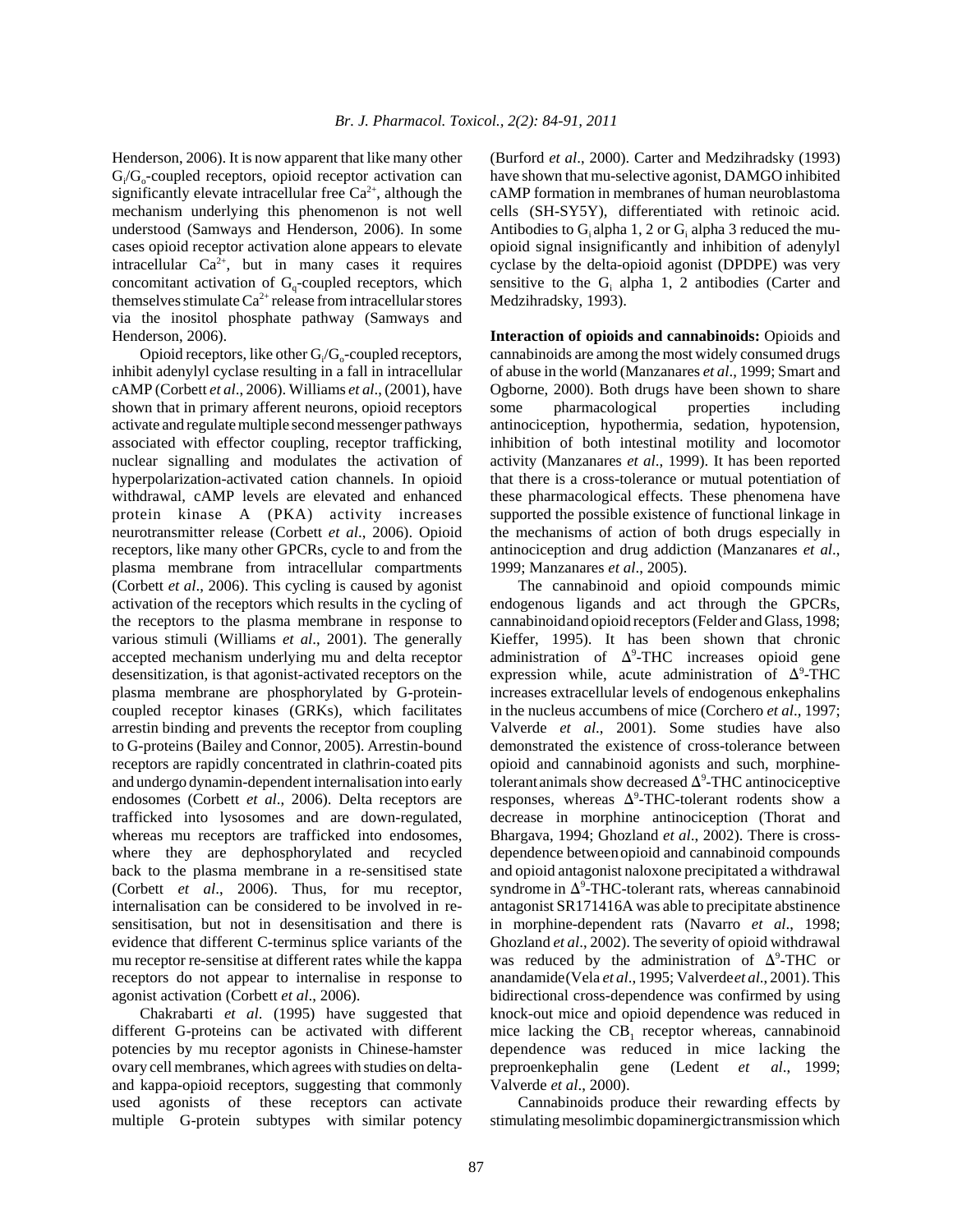has been shown to be a common substrate for the rewarding effects of other substances of abuse (Tanda *et al*., 1997). The activation of mu-opioid receptorscould be involved in the bidirectional interaction between the endogenous cannabinoid and opioid systems in reward that extends to central mechanisms underlying relapsing phenomena (Fattore *et al*., 2004). This is because the endogenous cannabinoid system participates in the rewarding effects of opioids (Ghozland *et al*., 2002), and both morphine selfadministration and place preference are decreased in mice lacking the CB<sub>1</sub> receptors (Ledent *et al.*, 1999; Martin *et al*., 2000). The possible involvement of the endogenous opioid system in the different motivational responses induced by cannabinoids is not yet well understood, however, GABAergic and corticotrophinreleasing factor systems, have been suggested to be involved in the anxiogenic responses induced by cannabinoids and these anxiogenic behaviours could have some influence in the dysphoric effects of cannabinoids (Rodríguez de Fonseca *et al*., 1996; Ghozland *et al*., 2002).

Ghozland *et al*. (2002), have shown that the disruption of mu-, delta-, or kappa-opioid receptor gene does not modify acute  $\Delta^9$ -THC responses while the expression of  $\Delta^9$ -THC withdrawal, and the development of  $\Delta^9$ -THC tolerance is only slightly altered in Kappa Opioid Receptor (KOR) knockout mice. Both mu- and kappa-opioid ligands have been reported to modulate cannabinoid antinociception (Manzanares *et al*., 1999). The  $\Delta^9$ -THC antinociception was blocked in mice by the kappa-selective opioid antagonist norbinaltorphimine, and by high doses of the non-selective opioid antagonist naloxone (Smith*et al*., 1998; Ghozland *et al*., 2002). The synergistic effects of morphine and  $\Delta^9$ -THC on antinociception were also blocked by norbinaltorphimine, a mu selective antagonist (Reche *et al*., 1996) and high doses of opioid antagonists are usually required to block Δ<sup>9</sup>-THC antinociception (Manzanares *et al.*, 1999). Laboratory reports have shown that kappa receptors could contribute to the development of adaptive responses to chronic  $\Delta^9$ -THC administration, in agreement with the demonstration of cross-tolerance between  $\Delta^9$ -THC and kappa-opioid agonists (Smith *et al*., 1994).

A non-selective opioid antagonist naloxone, precipitates an opioid-like withdrawal syndrome in cannabinoid-dependent rodents while, the  $CB_1$ cannabinoid receptor antagonist SR 141716A, induces withdrawal in morphine-dependent rats (Navarro *et al*., 1998). This suggests that simultaneous activation of the two endogenous systems could participate in both opioid and cannabinoid dependence (Ghozland *et al*., 2002; Manzanares *et al.*, 2005). Pre-treatment with  $\Delta^9$ -THC and anandamide, have been shown to decrease morphine withdrawal (Valverde *et al*., 2001), and the morphineinduced rewarding effects were suppressed in mice deficient in  $CB_1$  cannabinoid receptors, suggesting a bidirectional influence of  $\mu$ -opioid and CB<sub>1</sub> receptors on reward processes (Ledent *et al*., 1999; Ghozland *et al*., 2002).

Ghozland *et al*. (2002), have proposed that the opposing  $\mu$ -opioid and  $\kappa$ -opioid receptor activities mediate the dual euphoric-dysphoric effects of  $\Delta^9$ -THC and a possible mechanism for this could be that cannabinoid receptor activation modifies endogenous opioid peptide levels in mesolimbic areas, that would in turn, modulate dopaminergic activity (Viganò *et al*., 2005). The release of opioid peptides by cannabinoids or endocannabinoids by opioids and their interactions at the level of receptor and their signal transduction mechanisms supports the finding of increased opioid peptide levels in the hypothalamus after cannabinoid treatment (Corchero *et al*., 1997; Viganò *et al*., 2005).

Cannabinoids and opioids can also interact at the level of their signalling activities. This is because reports have shown that both cannabinoid and opioid receptor types are coupled to similar intracellular effectors via  $G_{i/0}$ -proteins, modulating cAMP levels,  $K^+$  and  $Ca^{2+}$ channel activities, and MAP kinase phosphorylation (Bouaboula *et al*., 1995; Fukuda *et al*., 1996; Manzanares *et al*., 1999). Viganò *et al*. (2005) studied the mechanism of cross-modulation between cannabinoid and opioid systems for analgesia during acute and chronic exposure. The result showed that acute co-administration of ineffectual sub-analgesic doses of synthetic cannabinoid CP-55,940 and morphine resulted in significant antinociception whereas, in rats made tolerant to CP-55,940, morphine challenge did not produce any analgesic response. The result of Viganò *et al*. (2005) study also showed alterations in the cAMP system, which seem to mirror the behavioural responses, indicating that the two systems may interact at the post receptor level which might open-up new therapeutic opportunities for relief of chronic pain through cannabinoid-opioid coadministration.

#### **CONCLUSION**

Opioid receptors and their agonists have long been involved in the treatment of acute pain such as postoperative pain. They are generally prescribed and used due to their effective analgesic properties and when properly managed the medical use of opioid analgesic compounds is safe and do not cause addiction. They are found to be invaluable in palliative care to alleviate severe, chronic and disabling pain of terminal conditions such as cancer and AIDS. Opioid use has increased over time in the management of non-malignant chronic pain and clinical uses of opioids include for cough, diarrhoea,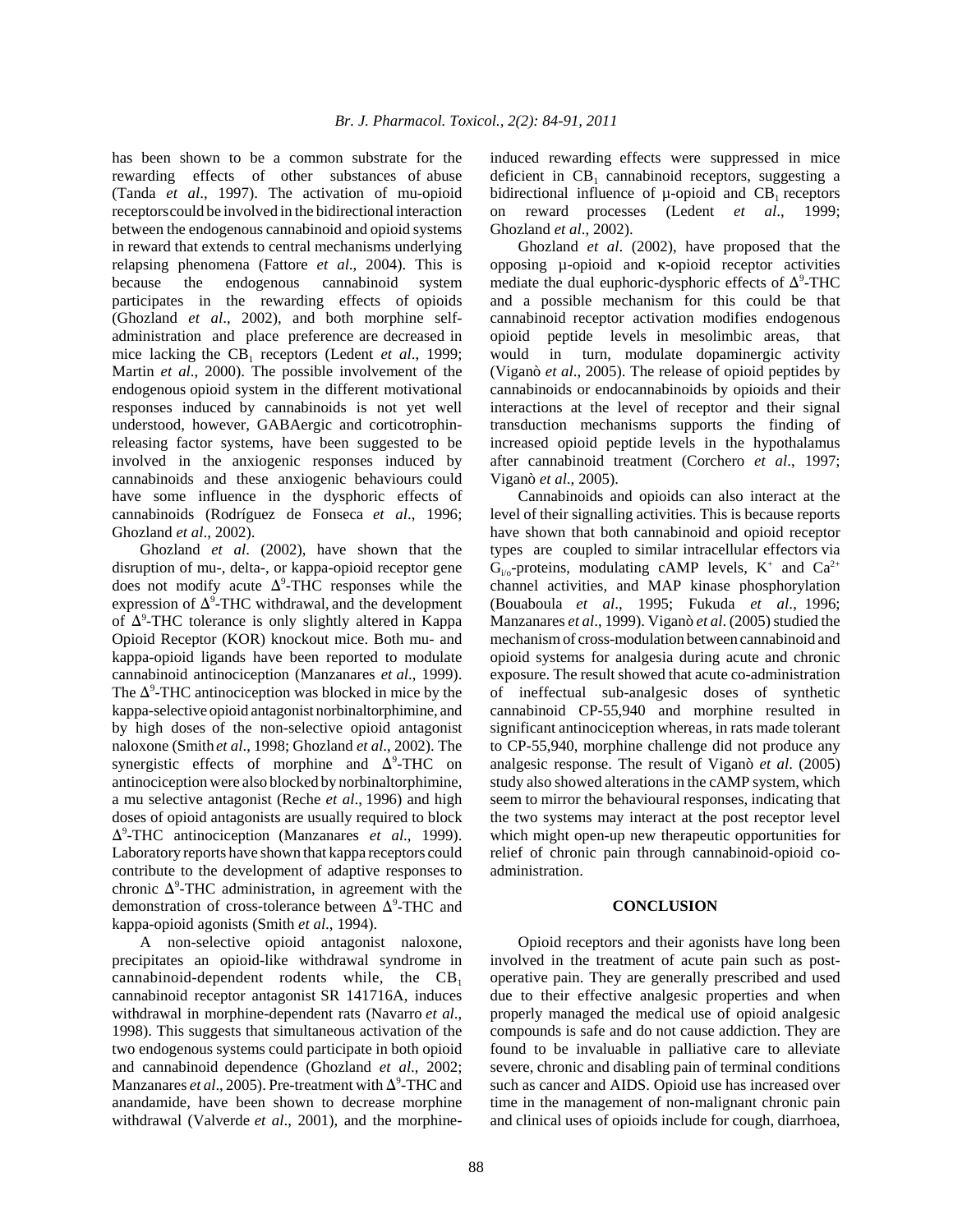anxiety, heroin detoxification and maintenance programs during heroin replacement therapy. Opioids have been shown to be especially effective in the treatment of senile dementia, geriatric depression, and psychological distress due to chemo therapy or terminal diagnosis. Opioids receptors and their agonists are used to treat pain of moderate and greater severity, irrespective of the underlying pathophysiological mechanism.

## **ACKNOWLEDGMENT**

The authors graciously acknowledge Queen Margaret University, Edinburgh for the award of the Martlet research Scholarship and the Ahmadu Bello University Zaria-Nigeria for awarding the first author study fellowship to undertake this research studies.

### **REFERENCES**

- Bailey, C.P. and M. Connor, 2005. Opioids: cellular mechanisms of tolerance and physical dependence. Curr. Opin. Pharmacol., 5(1): 60-68.
- Berridge, M.J., 2006. Cell Signalling Biology. Portland Press Ltd., Retrieved from: www. cellsignallingbiology.org.
- Bouaboula, M., C. Poinot Chazel, B. Bourrie, X. Canat, B. Calandra, M. Rinaldi-Carmona, G. Le Fur and P. Casellas, 1995. Activation of mitogen-activated protein kinases by stimulation of the central cannabinoid receptor CB1. Biochem. J., 312: 637-641.
- Burford, N.T., D. Wang and W. Sadée, 2000. G-protein coupling of mu-opioid receptors (OP3): Elevated basal signalling activity. Biochem. J., 348(3): 531-537.
- Carter, B.D. and F. Medzihradsky, 1993. G<sub>o</sub> mediates the coupling of the mu opioid receptor to adenylyl cyclase in cloned neural cells and brain. Proc. Natl. Acad. Sci. USA, 90(9): 4062-4066.
- Chakrabarti, S., P.L. Prather, L. Yu, P.Y. Law and H.H. Loh, 1995. Expression of the  $\mu$ -opioid receptor in CHO cells - ability of  $\mu$ -opioid ligands to promote a-azidoanilido  $[^{32}P]GTP$  labelling of multiple Gprotein a subunits. J. Neurochem., 64: 2534-2543.
- Chaturvedi, K., K.H. Christoffers, K. Singh and R.D. Howells, 2000. Structure and regulation of opioid receptors. Biopolymers, 55(4): 334-346.
- Corbett, A.D., G. Henderson, A.T. McKnight and S.J. Paterson, 2006. 75 years of opioid research: the exciting but vain quest for the Holy Grail. Br. J. Pharmacol., 147: S153-S162.
- Corchero, J., J.A. Fuentes and J. Manzanares, 1997. delta 9-Tetrahydrocannabinol increases proopiomelanocortin gene expression in the arcuate nucleus of the rat hypothalamus. Eur. J. Pharmacol., 323(2-3): 193-195.
- Devi, L.A., 2001. Heterodimerization of G-proteincoupled receptors: Pharmacology, signaling and trafficking. Trend. Pharmacol. Sci., 22: 532-537.
- Doyle, D., G. Hanks, I. Cherney and K. Calman, 2004. Oxford Textbook of Palliative Medicine. 3rd Edn., Oxford University Press, UK, pp: 367-727.
- Eap, C.B., T. Buclin and P. Baumann, 2002. Interindividual variability of the clinical pharmacokinetics of methadone: Implications for the treatment of opioid dependence. Clin Pharmacokinet., 41(14): 1153-1193.
- Eap, C.B., J.J. Deglon and P. Boumann, 1999. Pharmacokinetics and pharmacogenetics of methadone: Clinical relevance. Heroin addiction and related clinical problems. Official J. EUROPAD, 1(1): 19-34.
- Fattore, L., G. Cossu, M.S. Spano, S. Deiana, P. Fadda, M. Scherma and W. Fratta, 2004. Cannabinoids and reward: Interactions with the opioid system. Crit. Rev Neurobiol., 16(1-2): 147-158.
- Felder, C.C. and M. Glass, 1998. Cannabinoid receptors and their endogenous agonists. Ann. Rev. Pharmacol. Toxicol., 38: 179-200.
- Fichna, J., K. Gach, M. Piestrzeniewicz, E. Burgeon, J. Poels, J.V. Broeck and A. Janecka, 2006. Functional characterization of opioid receptor ligands by aequorin luminescence-based calcium assay. J. Pharmacol. Exp. Ther., *317*(3): 1150-1154.
- Freye, E. and J. Levy, 2005. Constitutive opioid receptor activation: A prerequisite mechanism involved in acute opioid withdrawal. Addict Biol., 10(2): 131-137.
- Fukuda, K., S. Kato, H. Morikawa, T. Shoda and K. Mori, 1996. Functional coupling of the  $\delta$ -,  $\mu$ -, and  $\kappa$ -opioid receptors to mitogen-activated protein kinase and arachidonate release in Chinese hamster ovary cells. J. Neurochem., 67: 1309-1316.
- Ghozland, S., H.W. Matthes, F. Simonin, D. Filliol, B.L. Kieffer and R. Maldonado, 2002. Motivational effects of cannabinoids are mediated by µ-opioid and 6-opioid receptors. J Neurosci., 22(3): 1146-1154.
- Hasbi, A., S. Allouche, F. Sichel, L. Stanasila, D. Massotte, G. Landemore, J. Polastron and P. Jauzac, 2000. Internalization and recycling of delta-opioid receptor are dependent on a phosphorylation-dephosphorylation mechanism. J. Pharmacol. Exp. Ther., 293(1): 237-247.
- Kieffer, B.L., 1995. Recent advances in molecular recognition and signal transduction of active peptides: Receptors for opioid peptides. Cell Mol. Neurobiol., 15(6): 615-635.
- Koch, T. and V. Hollt, 2008. Role of receptor internalization in opioid tolerance and dependence. Pharmacol. Ther., 117(2): 199-206.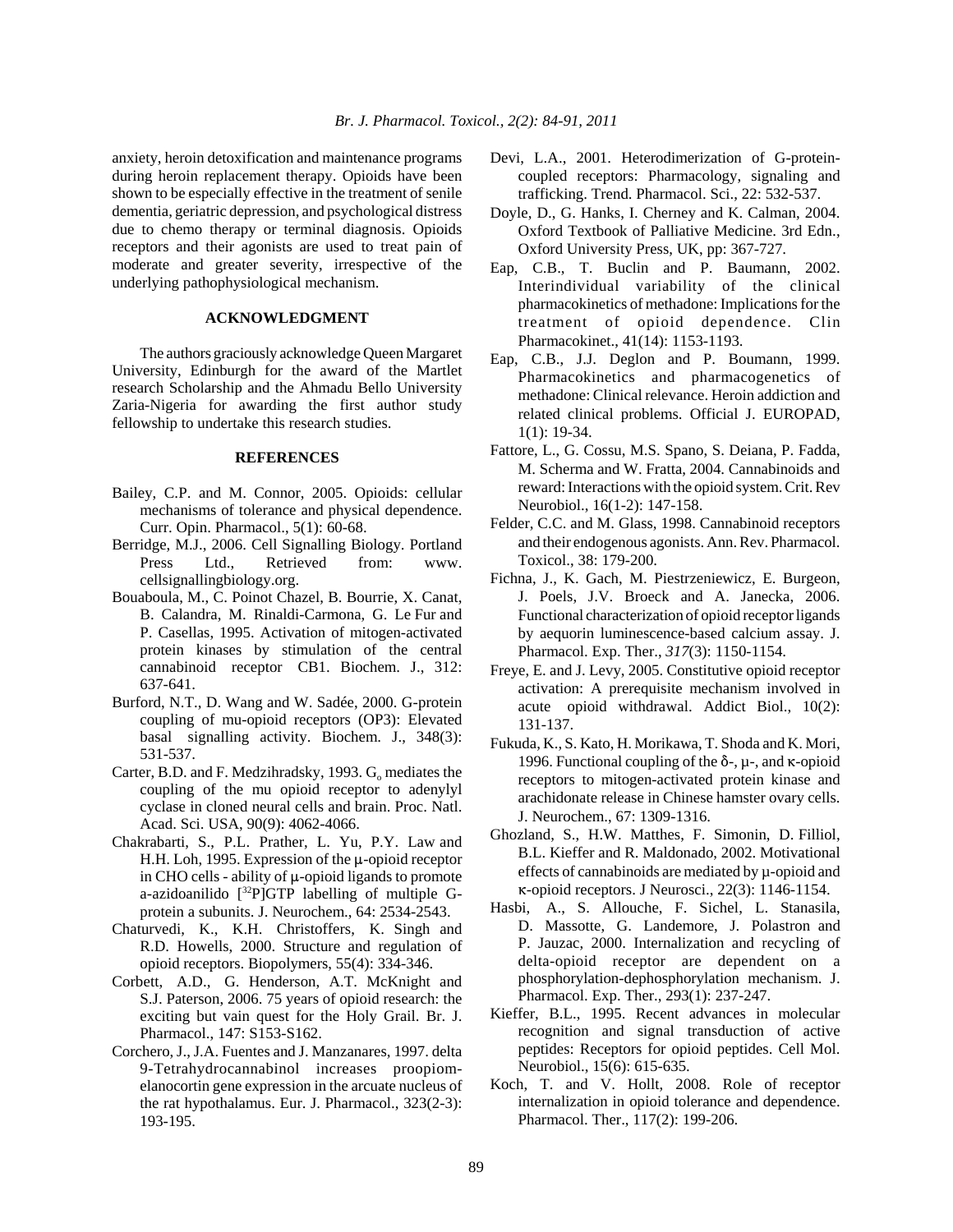- Laugwitz, K.L., S. Offermanns, K. Spicher and G. Schultz, 1993.  $\mu$  and  $\delta$  opioid receptors differentially couple to G protein subtypes in membranes of human neuroblastoma SH-SY5Y cells. Neuron, 10(2): 233-142.
- Ledent, C., O. Valverde, G. Cossu, F. Petitet, J.F. Aubert, F. Beslot, G.A. Bohme, A. Imperato, T. Pedrazzini, B.P. Roques, G. Vassart, W. Fratta and M. Parmentier, 1999. Unresponsiveness to cannabinoids and reduced addictive effects of opiates in CB1 receptor knockout mice. Science, 283: 401-404.
- Manzanares, J., J. Corchero, J. Romero, J.J. Fernández-Ruiz, J.A. Ramos and J.A. Fuentes, 1999. Pharmacological and biochemical interactions between opioids and cannabinoids. Trend. Pharmacol. Sci., 20(7): 287-294.
- Manzanares, J., S. Ortiz, J.M. Oliva, S. Pérez-Rial and T. Palomo, 2005. Interactions between cannabinoid and opioid receptor systems in the mediation of ethanol effects. Alcohol, 40(1): 25-34.
- Martin, M., C. Ledent, M. Parmentier, R. Maldonado and O. Valverde, 2000. Cocaine, but not morphine, induces conditioned place preference, sensitization to locomotor responses in CB1 knockout mice. Eur. J. Neurosci., 12: 4038-4046.
- Massotte, D. and B.L. Kieffer, 1998. A molecular basis for opiate action*.* Essays Biochem., 33: 65-77.
- Milligan, G., 2004. G protein-coupled receptor dimerization: function and ligand pharmacology. Mol. Pharmacol., 66: 1-7.
- Milligan, G. and E. Kostenis, 2006. Heterotrimeric Gproteins: a short history. Br. J. Pharmacol., 147(Suppl 1): S46-S55.
- Navarro, M., J. Chowen, A. Rocio, M. Carrera, I. del Arco, M.A. Villanua, Y. Martin, A.J. Roberts, G.F. Koob and F.R. de Fonseca, 1998.  $CB_1$ cannabinoid receptor antagonist-induced opiate withdrawal in morphine-dependent rats. Neuro Report, 9: 3397-3402.
- Piestrzeniewicz, M.K., J. Michna and A. Janecka, 2006. Opioid receptors and their selective ligands. Postepy Biochem., 52(3): 313-319.
- Piiper, A. and S. Zeuzem, 2004. Receptor tyrosine kinases are signalling intermediates of G proteincoupled receptors. Curr. Pharm. Des., 10(28): 3539- 3545.
- Raynor, K., H. Kong, J. Hines, G. Kong, J. Benovic, K. Yasuda, G.I. Bell and T. Reisine, 1994. Molecular mechanisms of agonist-induced desensitization of the cloned mouse kappa opioid receptor. J. Pharmacol. Exp. Ther., 270(3): 1381-1386.
- Raynor, K., H. Kong, S. Law, J. Heerding, M. Tallent, F. Livingston, J. Hines and T. Reisine 1996. Molecular biology of opioid receptors. NIDA Res. Monogr., 61: 83-103.
- Reche, I., J.A. Fuentes and M. Ruiz-Gayo, 1996. Potentiation of 9-tetrahydro cannabinol-induced analgesia by morphine in mice: involvement of µand  $\kappa$ -opioid receptors. Eur. J. Pharmacol., 318: 11-16.
- Reisine, T. and G.I. Bell, 1993. Molecular biology of opioid receptors. Trend. Neurosci., 16(12): 506-510.
- Reisine, T. and M.J. Brownstein, 1994. Opioid and cannabinoid receptors. Curr. Opin. Neurobiol., 4(3): 406-412.
- Rhim, H. and R.J. Miller, 1994. Opioid receptors modulate diverse types of calcium channels in the nucleus tractus solitarius of the rat. J. Neurosci., 14(12): 7608-7615.
- Rodríguez de Fonseca, F., P. Rubio, F. Menzaghi, E. Merlo-Pich, J. Rivier, G.F. Koob, and M. Navarro, 1996. Corticotropin-Releasing Factor (CRF) antagonist [D-Phe12, Nle21,38,C alpha MeLeu37]CRF attenuates the acute actions of the highly potent cannabinoid receptor agonist HU-210 on defensive-withdrawal behaviour in rats. J. Pharmacol. Exp. Ther., *276*(1): 56-64.
- Saidak, Z., K. Blake-Palmer, D.L. Hay, J.K. Northup and M. Glass, 2006. Differential activation of G-proteins by mu-opioid receptor agonists. Br. J. Pharmacol., 147(6): 671-680.
- Smart, R.G. and A.C. Ogborne, 2000. Drug use and drinking among students in 36 countries. Addict. Behav., 25: 455-460.
- Samways, D.S. and G. Henderson, 2006. Opioid elevation of intracellular free calcium:possible mechanisms and physiological relevance. Cell Signal, 18(2): 151-161.
- Smith, F.L., D. Cichewicz, Z.L. Martin and S.P. Welch, 1998. The enhancement of morphine antinociception in mice by delta9-tetrahydrocannabinol. Pharmacol. Biochem. Behav., 60(2): 559-566.
- Smith, P.B., S.P. Welch and B.R. Martin, 1994. Interactions between  $9$ -tetrahydro cannabinol and  $\kappa$ opioids in mice. J. Pharmacol. Exp. Ther., 268: 1381-1387.
- Tanda, G., F.E. Pontieri and G. Di Chiara, 1997. Cannabinoid and heroin activation of mesolimbic dopamine transmission by a common mu1 opioid receptor mechanism. Science, 276(5321): 2048-2050.
- Thorat, S.N. and H.N. Bhargava, 1994. Evidence for a bidirectional cross-tolerance between morphine and <sup>9</sup>tetrahydrocannabinol in mice. Eur. J. Pharmacol., 260: 5-13.
- Tso, P.H. and Y.H. Wong, 2000. G(z) can mediate the acute actions of mu- and kappa -opioids but is not involved in opioid-induced adenylyl cyclase supersensitization. J. Pharmacol. Exp. Ther., 295(1): 168-176.